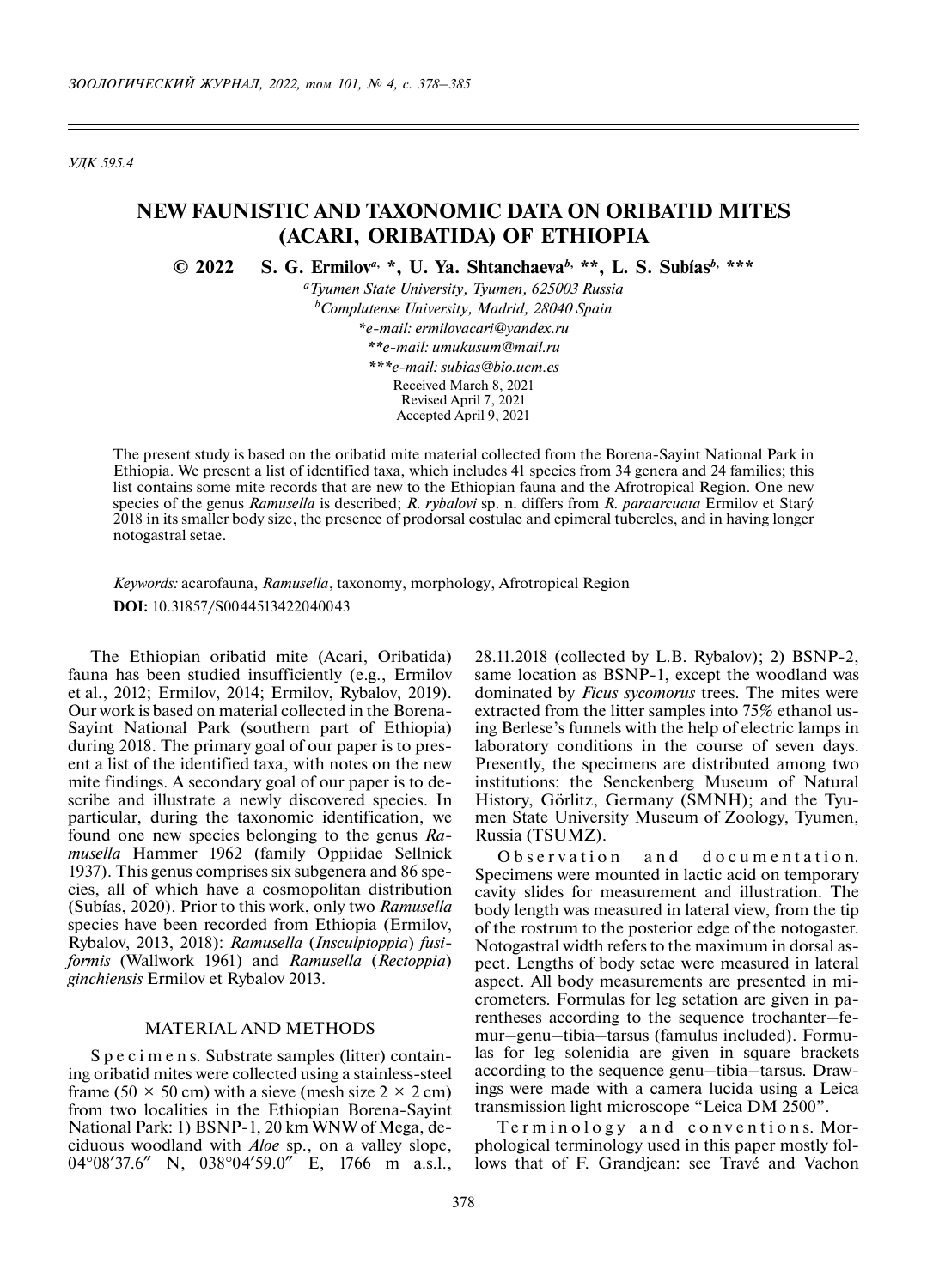(1975) for references, Norton (1977) for leg setal nomenclature, and Norton and Behan-Pelletier (2009) for overview.

Abbreviations and notations. Prodorsum: *cos* = costula; *tcos* = transcostula; *ro*, *le*, *in*, *bs*, *ex* = rostral, lamellar, interlamellar, bothridial, and exobothridial seta, respectively;  $e^{x} = v$  vestige of second exobothridial seta; *pt* = postbothridial tubercle;  $lc$  = lateral carina. Notogaster: *c*, *la*, *lm*, *lp*, *h*, *p* = notogastral setae; *ia*, *im*, *ip*, *ih*, *ips* = notogastral lyrifissures; *gla* = opisthonotal gland opening. Gnathosoma:  $a, m, h$  = subcapitular setae;  $or$  = adoral seta;  $d, l$ , *sup*, *inf*, *cm*, *ul*, *su*, *vt*, *lt* = palp setae;  $\omega$  = palp solenidion; *cha*, *chb* = cheliceral setae; *Tg* = Trägårdh's organ. Epimeral and lateral podosomal regions: *1a–c*,  $2a, 3a-c, 4a-c$  = epimeral setae;  $vt$  = epimeral (ventrosejugal) tubercle;  $lt =$  lateral tubercle;  $lr =$  lateral ridge; *PdI* = pedotectum I; *dis* = discidium. Anogenital region: *g*, *ag*, *an*, *ad* = genital, aggenital, anal, and adanal seta, respectively; *iad* = adanal lyrifissure; *po* = preanal organ. Legs: *Tr*, *Fe*, *Ge*, *Ti*, *Ta* = leg trochanter, femur, genu, tibia, tarsus, respectively; ω, ϕ,  $\sigma$  = leg solenidia;  $\varepsilon$  = leg famulus; *d*, *l*, *v*, *bv*, *ev*, *ft*, *tc*,  $it, p, u, a, s, pv, pl = \text{leg} setae.$ 

## LIST OF IDENTIFIED TAXA

Ptyctimous mites (not identified). Localities: BSNP-1 (1 ex.), BSNP-2 (6 ex.).

## **Brachychthoniidae**

*Brachychthonius impressus* Moritz 1976. Locality: BSNP-2 (>20 ex.). Distribution: Palaearctic Region. New record of the species in the Afrotropical Region.

*Brachychthonius pauliani* Balogh et Mahunka 1966. Locality: BSNP-2 (1 ex.). Distribution: Congo. New record of the species in Ethiopia.

*Liochthonius latus* Mahunka 1982. Locality: BSNP-2 (>20 ex.). Distribution: Afrotropical Region.

#### **Cosmochthoniidae**

*Cosmochthonius lanatus* (Michael 1885). Locality: BSNP-2 (19 ex.). Distribution: Cosmopolitan.

*Cosmochthonius* sp. Locality: BSNP-2 (1 ex.).

#### **Sphaerochthoniidae**

*Sphaerochthonius splendidus* (Berlese 1904). Localities: BSNP-1 (4 ex.), BSNP-2 (>20 ex.). Distribution: Tropical and Subtropical Regions.

## **Trhypochthoniidae**

*Trhypochthonius tectorum* (Berlese 1896). Locality: BSNP-1 (1 ex.). Distribution: Semicosmopolitan.

## **Malaconothridae**

*Tyrphonothrus ensifer* (Mahunka 1982). Locality: BSNP-2 (2 ex.). Distribution: Afrotropical Region.

## **Nothridae**

*Nothrus crassisetus* Mahunka 1982. Locality: BSNP-2 (3 ex.). Distribution: Ethiopia.

#### **Hermanniellidae**

*Hermanniella spiniseta* Mahunka et Mahunka-Papp 2007. Locality: BSNP-2 (6 ex.). Distribution: Afrotropical Region. New record of the species in Ethiopia.

#### **Gymnodamaeidae**

*Jacotella frondeus* (Kulijev 1979). Locality: BSNP-2 (2 ex.). Distribution: southern Palaearctic Region. New record of the species in the Afrotropical Region.

#### **Aleurodamaeidae**

*Aleurodamaeus recenfesevpi* Ermilov et Rybalov 2012. Localities: BSNP-1 (2 ex.), BSNP-2 (2 ex.). Distribution: Ethiopia.

#### **Damaeidae**

*Belba* sp. Locality: BSNP-2 (1 ex.). New record of the genus in the Afrotropical Region.

*Metabelba glabriseta* Mahunka 1982. Locality: BSNP-2 (5 ex.). Distribution: Afrotropical Region.

## **Eremulidae**

*Eremulus arabicus* Mahunka 2009. Locality: BSNP-2 (1 ex.). Distribution: Yemen. New record of the species in Ethiopia.

*Eremulus* sp. Locality: BSNP-2 (1 ex.).

#### **Dameolidae**

*Fosseremus laciniatus* (Berlese 1904). Locality: BSNP-2 (10 ex.). Distribution: Cosmopolitan.

## **Oppiidae**

*Arcoppia* cf. *rugosa* (Mahunka 1974). Locality: BSNP-2 (4 ex.). Distribution: Afrotropical Region.

*Helioppia sol* (Balogh 1959). Locality: BSNP-2 (>20 ex.). Distribution: Afrotropical Region, Vietnam. New record of the species in Ethiopia.

*Lasiobelba* (*Antennoppia*) *heterosa* (Wallwork 1964). Locality: BSNP-2 (10 ex.). Distribution: Afrotropical and southern Palaearctic Regions.

*Neoamerioppia csabai* Mahunka et Mahunka-Papp 2007. Locality: BSNP-2 (1 ex.). Distribution: Afrotropical Region. New record of the species in Ethiopia.

*Neoamerioppia extrusa* (Mahunka 1983). Locality: BSNP-2 (14 ex.). Distribution: Afrotropical Region.

*Oxyoppia complicata* Mahunka 1986. Locality: BSNP-2 (1 ex.). Distribution: Afrotropical Region.

*Ramusella rybalovi* sp. n. Locality: BSNP-2 (7 ex.). New record of the nominate subgenus in Ethiopia.

#### **Teratoppiidae**

*Teratoppia ciliata* Wallwork 1961. Locality: BSNP-2 (1 ex.). Distribution: Afrotropical Region.

#### **Suctobelbidae**

*Suctobelbella* (*Flagrosuctobelba*) *kontschani* (Mahunka et Mahunka-Papp 2007). Locality: BSNP-2 (4 ex.). Distribution: Afrotropical Region.

*Suctobelbella* (*Flagrosuctobelba*) sp. Locality: BSNP-2 (1 ex.).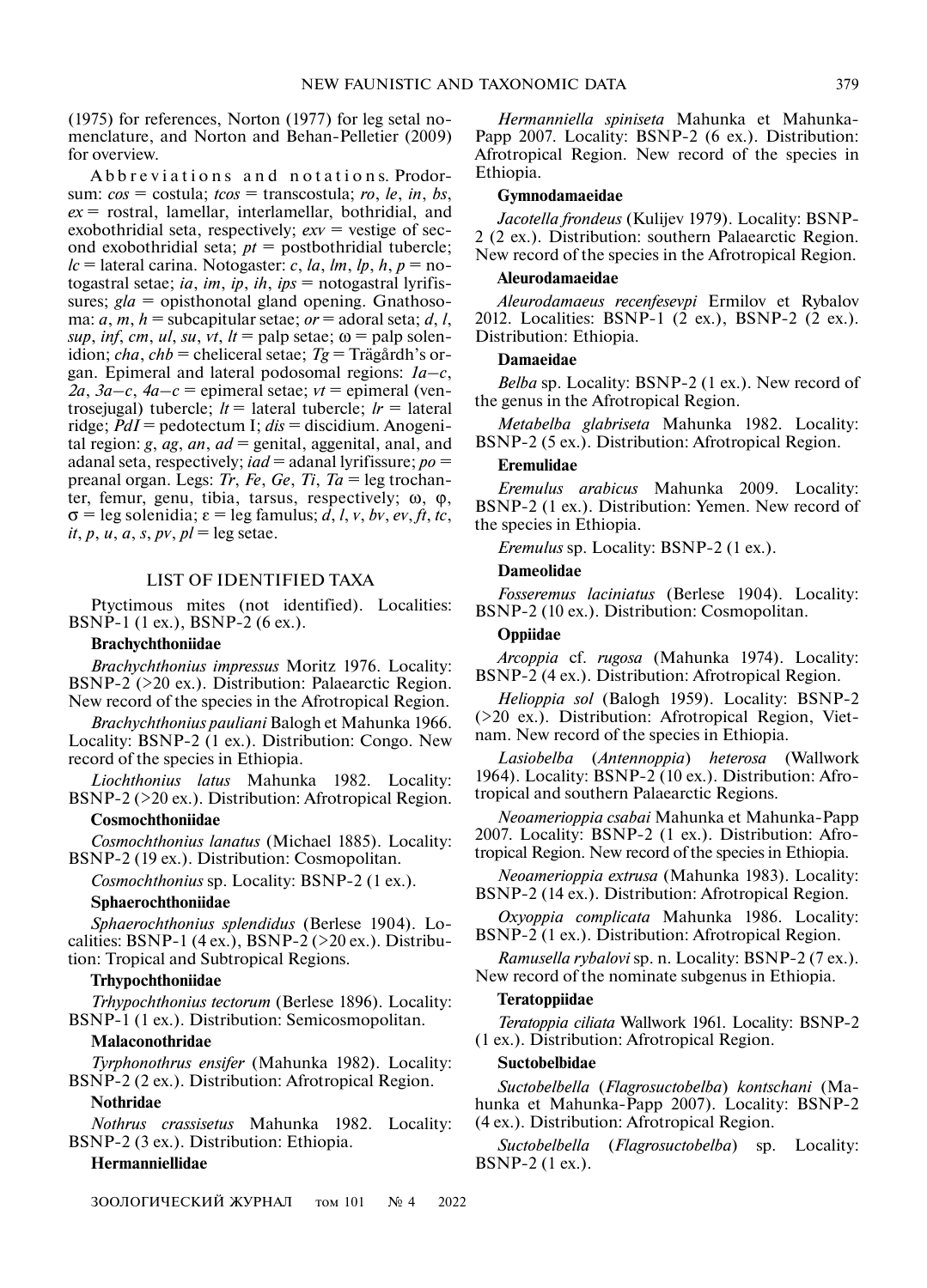*Suctobelbella* (*Ussuribata*) *spirochaeta* Mahunka 1983. Locality: BSNP-2 (2 ex.). Distribution: Afrotropical Region, Japan.

## **Tectocepheidae**

*Tectocepheus velatus* (Michael 1880). Locality: BSNP-2 (1 ex.). Distribution: Cosmopolitan.

## **Eremaeozetidae**

*Eremaeozetes costulatus* Mahunka 1977. Locality: BSNP-2 (1 ex.). Distribution: Oriental Region. New record of the family and genus in Ethiopia; new record of the species in the Afrotropical Region.

#### **Microzetidae**

*Berlesezetes glaber* Mahunka 1982. Locality: BSNP-2 (>20 ex.). Distribution: Ethiopia.

#### **Phenopelopidae**

*Eupelops* cf. *acromios* (Hermann 1804). Locality: BSNP-2 (1 ex.). Distribution: Semicosmopolitan.

## **Punctoribatidae**

*Afroleius valerieae* Coetzee 2014. BSNP-2 (2 ex.). Distribution: South Africa. New record of the genus and species in Ethiopia.

## **Caloppiidae**

*Zetorchella nortoni* Ermilov, Sidorchuk et Rybalov 2010. Localities: BSNP-1 (8 ex.), BSNP-2 (>20 ex.). Distribution: Ethiopia.

#### **Oribatulidae**

*Zygoribatula contracta* Grobler 1994. Locality: BSNP-2 (1 ex.). Distribution: South Africa. New record of the species in Ethiopia.

#### **Scheloribatidae**

*Scheloribates pallidulus* (Koch 1841). Locality: BSNP-2 (2 ex.). Distribution: Cosmopolitan. New record of the species in Ethiopia.

*Scheloribates* sp. Locality: BSNP-2 (1 ex.).

*Perscheloribates ethiopicus* (Mahunka 1986). Locality: BSNP-2 (1 ex.). Distribution: Tanzania. New record of the species in Ethiopia.

## **Haplozetidae**

*Haplozetes vindobonensis* (Willmann 1935). Locality: BSNP-2 (>20 ex.). Distribution: Afrotropical and Palaearctic Regions, Mexico, Vietnam.

*Vilhenabates* cf. *reductus* Mahunka et Mahunka-Papp 2008. Locality: BSNP-2 (2 ex.). Distribution: Kenya. New record of the species in Ethiopia.

## **Galumnidae**

*Galumna breviseta* Mahunka et Mahunka-Papp 2009. Localities: BSNP-1 (19 ex.), BSNP-2 (>20 ex.). Distribution: Afrotropical Region. New record of the species in Ethiopia.

The list includes 41 species (of these, five are unidentified) from 34 genera and 24 families. Eleven species (*Sellnickochthonius pauliani*, *Hermanniella spiniseta*, *Eremulus arabicus*, *Helioppia sol*, *Neoamerioppia csabai*, *Afroleius valerieae*, *Zygoribatula contracta*, *Scheloribates pallidulus*, *Perscheloribates ethiopicus*,

*Vilhenabates* cf. *reductus*, *Galumna breviseta*), one subgenus (*Ramusella* (*Ramusella*)), two genera (*Eremaeozetes*, *Afroleius*) and one family (Eremaeozetidae) are recorded for the first time in Ethiopia. Three species (*Brachychthonius impressus*, *Jacotella frondeus*, *Eremaeozetes costulatus*) and one genus (*Belba*) are recorded for the first time in the Afrotropical Region.

## TAXONOMY

## *Ramusella* **(***Ramusella***)** *rybalovi* Ermilov, Shtanchaeva et Subías sp. n.

## $(Figs 1-3)$

M a t e r i a l. Holotype  $(\delta)$  and four paratypes (3♂♂, 1♀): Ethiopia, Borena-Sayint National Park, 20 km WNW of Mega, deciduous woodland with *Ficus sycomorus*, on a valley slope, 04°08′37.6″ N, 038°04′59.0″ E, 1766 m a.s.l., litter, 28.11.2018 (collected by L.B. Rybalov).

The holotype is deposited in the SMHM; four paratypes are deposited in the TSUMZ. Additional material (two adults): personal collection of S.G. Ermilov. All specimens are preserved in ethanol with a drop of glycerol.

D i a g n o s i s. Body size:  $223-257 \times 116-140$ . Costulae and transcostulae present, separated. Prodorsal setae well developed, setiform, barbed; *le* shortest. Bothridial setae long, pectinate, unilaterally with three long, barbed branches. Notogastral setae long, setiform, sparsely barbed (except *c* represented by alveoli). Ventrosejugal region with one pair of epimeral tubercles. Epimeral and anogenital setae short, setiform, roughened to sparsely barbed.

D e s c r i p t i o n. *Measurements*. Body length: 232 (holotype), 223–257 (paratypes); notogaster width: 124 (holotype), 116–140 (paratypes). Female larger than males: 257 × 140 *versus* 223–232 × 116–132.

*Integument*. Body color light brown. Body surface microporose (visible only under high magnification in dissected specimens,  $\times$  1500). Lateral parts of body between bothridia and acetabula I–III densely tuberculate (diameter of tubercles up to 2).

*Prodorsum* (Figs 1*a*, 1*c*). Rostrum rounded. Costulae and transcostula present, separated; costulae very thin, transcostula thickened. Rostral (24–28), lamellar (10), interlamellar (22–26), and exobothridial (12–16) setae setiform, barbed, inserted on microtubercles. Lamellar setae located behind transcostula. Bothridial setae (53–57) pectinate, unilaterally with three long, barbed branches. Interbothridial region with three pairs of muscle sigillae. Interlamellar tubercles absent. Postbothridial tubercles present. Longitudinal rows, comprising several muscle sigillae, present in front of the bothridia. Lateral prodorsal carinae slightly developed, arch-like.

*Notogaster* (Figs 1*a*, 1*c*). Anterior border convex medially. Nine pairs of notogastral setae (*la*, *lm*, *lp*,  $h_1-h_3$ , 32–36;  $p_1-p_3$ , 20–24) setiform, sparsely

ЗООЛОГИЧЕСКИЙ ЖУРНАЛ том 101 № 4 2022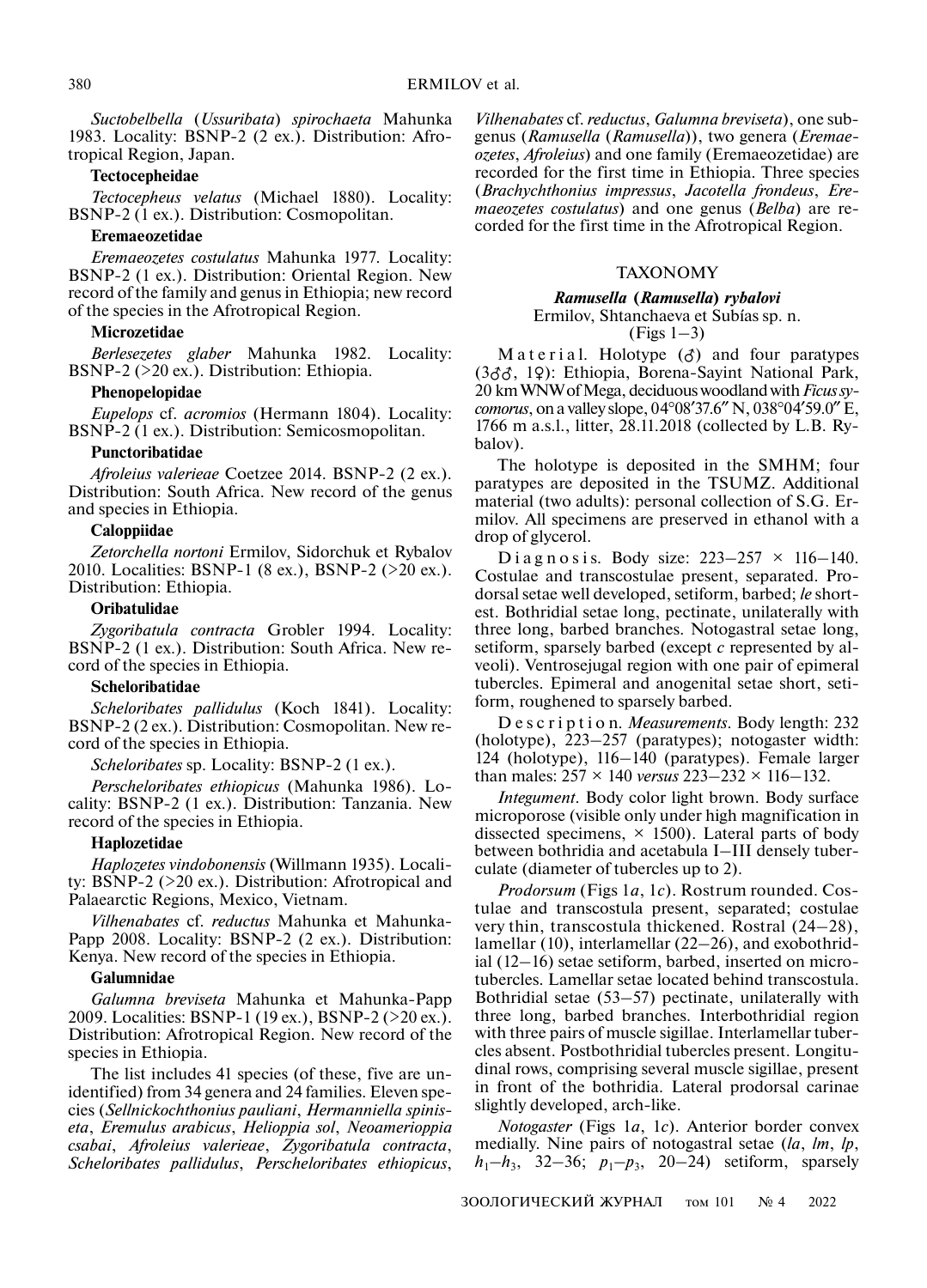

**Fig. 1.** *Ramusella rybalovi* sp. n., adult: *a* – dorsal view, *b* – ventral view (gnathosoma and legs not shown), *c* – lateral view (gnathosoma and legs not shown). Scale bar 50 μm.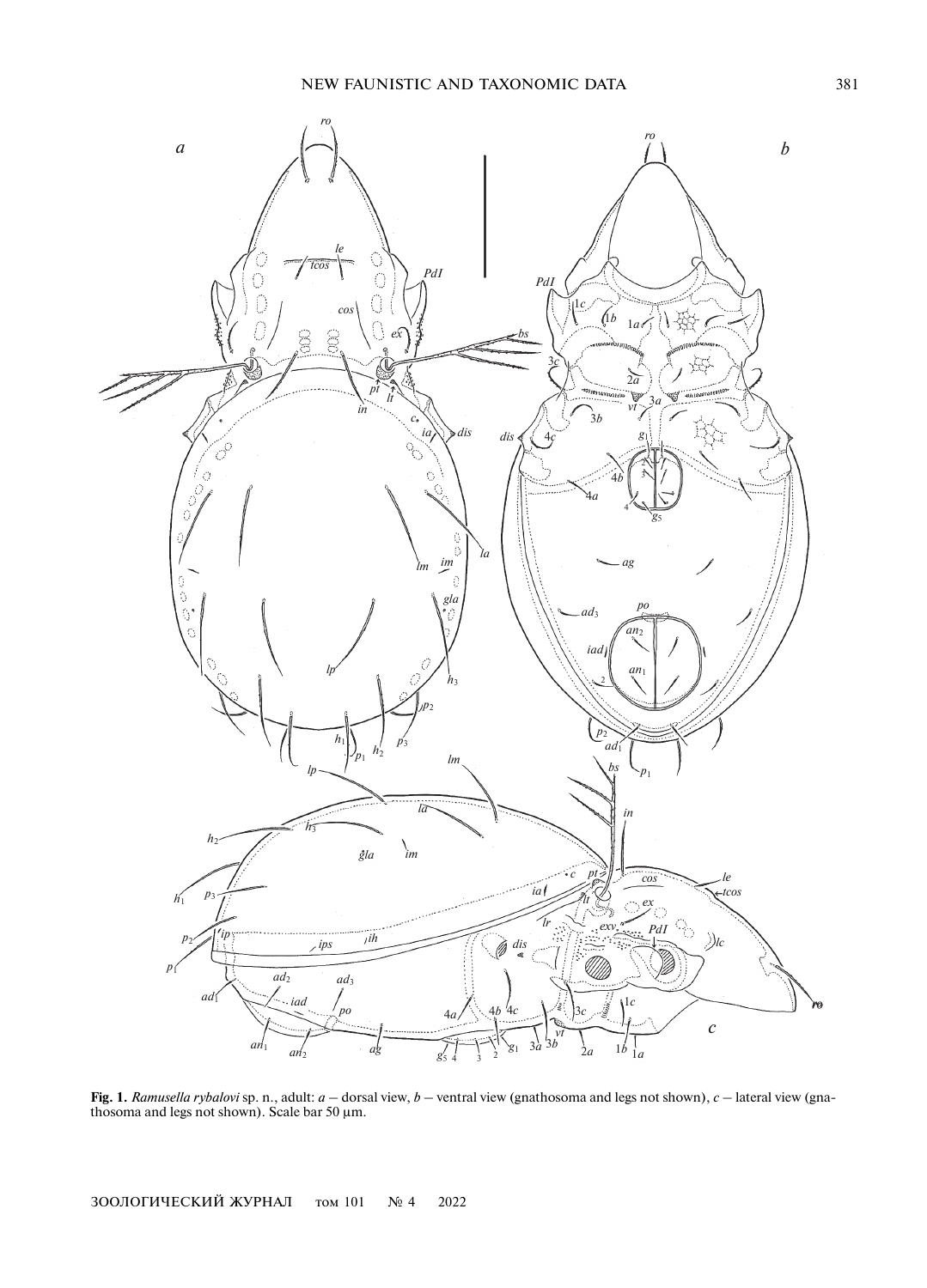

**Fig. 2.** *Ramusella rybalovi* sp. n., adult: *a* – subcapitulum, ventral view; *b* – palp, right, antiaxial view; *c* – chelicera, left, paraxial view;  $d - \text{leg } I$ , right, antiaxial view. Scale bar ( $\mu$ m):  $a-c - 10$ ;  $d - 20$ .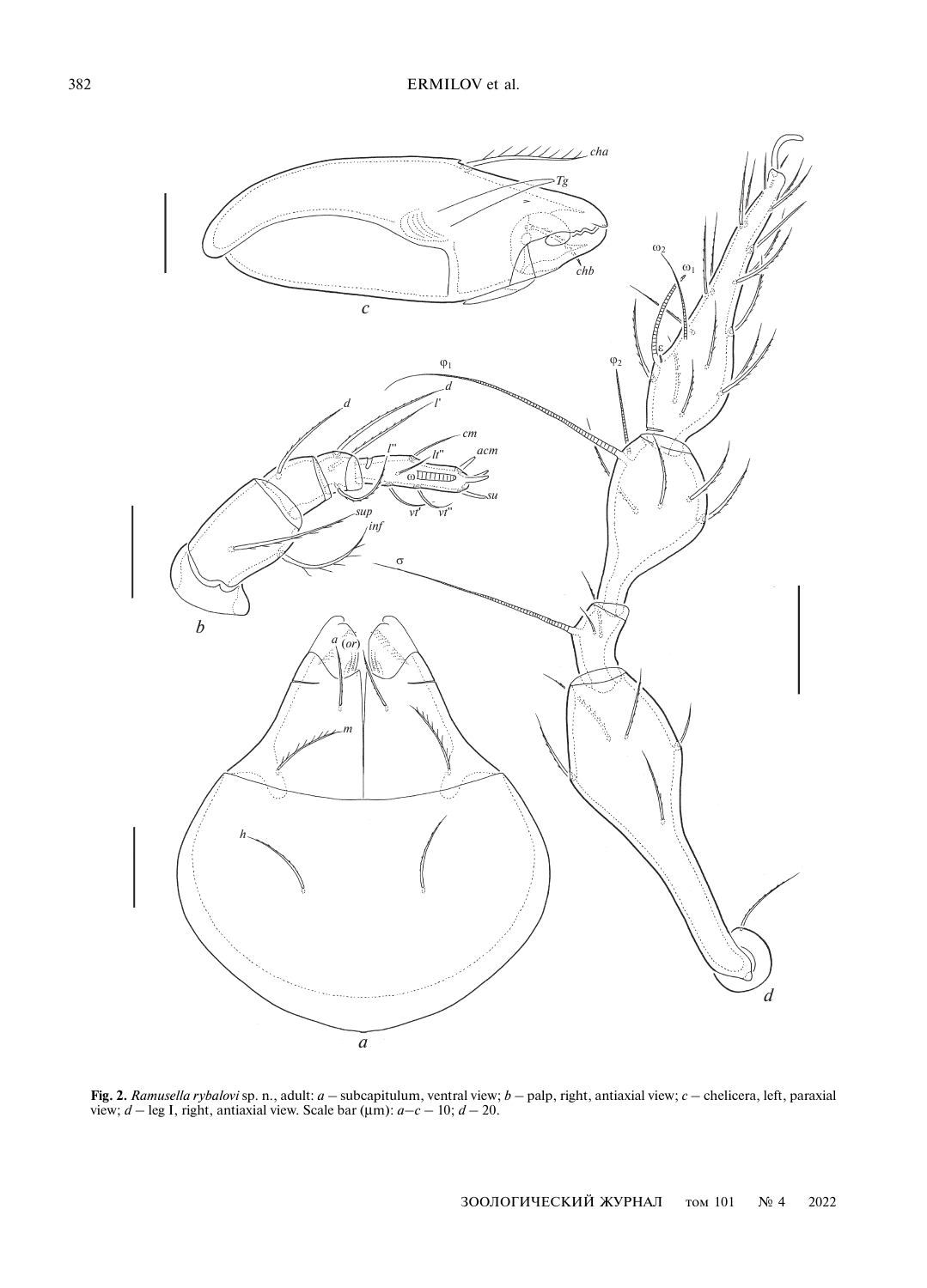

**Fig. 3.** *Ramusella rybalovi* sp. n., adult: *a* – leg II, without tarsus, right, antiaxial view; *b* – leg III, without tarsus, left, antiaxial view; *c* – leg IV, left, antiaxial view. Scale bar 20 μm.

barbed; setae *c* represented by alveoli. Notogastral lyrifissures, opisthonotal gland openings, circumgastric scissure, and circumgastric sigillar band slightly visible.

*Gnathosoma* (Figs 2*a*–2*с*). Subcapitulum longer than wide (53–57  $\times$  41). Subcapitular setae setiform, *a* (8) and *h* (12) slightly barbed, *m* (12) shortly ciliate. Adoral setae (4) setiform, thin, smooth. Palps (32) with setation  $0-2-1-3-8(+1\omega)$ . Solenidion of palptarsi short, bacilliform, located in distal part. Postpalpal setae (4) spiniform, smooth. Chelicerae (53–57) with two setiform setae, *cha* (16) shortly ciliate dorsally, *chb* (10) barbed.

*Epimeral and lateral podosomal regions* (Figs 1*b*, 1*c*). Ventrosejugal region with one pair of epimeral tu-

ЗООЛОГИЧЕСКИЙ ЖУРНАЛ том 101 № 4 2022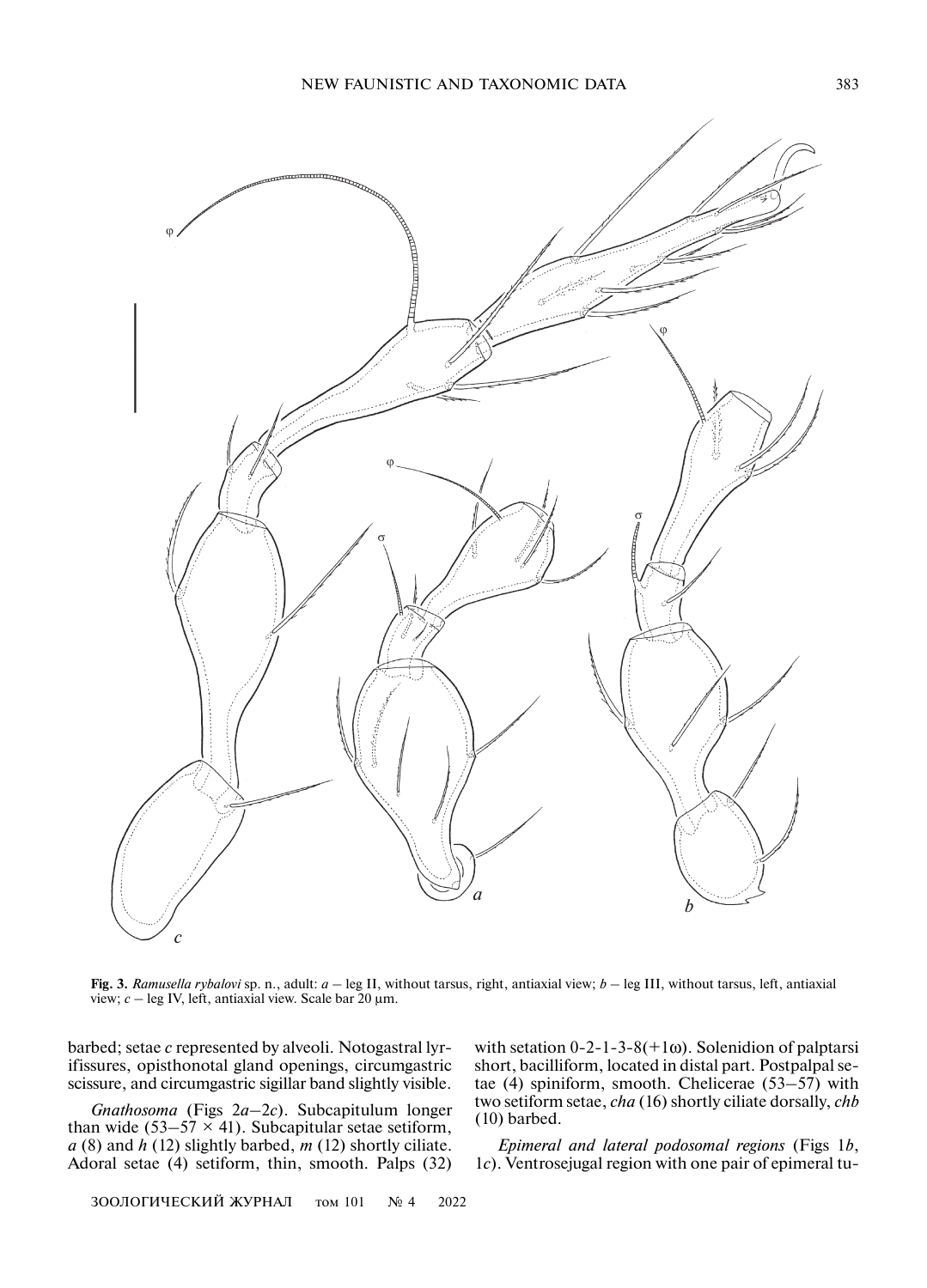| Leg | Тr     | Fe               | Ge            |                                  | Ta                                                                                          |
|-----|--------|------------------|---------------|----------------------------------|---------------------------------------------------------------------------------------------|
|     | V      | d, (l), bv'', v' | $(l), \sigma$ | $(1), (v), \varphi_1, \varphi_2$ | $(f(t), (tc), (it), (p), (u), (a), s, (pv), l'', v', (pl), \varepsilon, \omega_1, \omega_2$ |
| П   | V      | d, (l), bv'', v' | $(l), \sigma$ | $(t), (v), \varphi$              | $(f(t), (tc), (it), (p), (u), (a), s, (pv), l'', \omega_1, \omega_2$                        |
| Ш   | l', v' | d, l', ev'       | $l', \sigma$  | $l', (v), \varphi$               | $(ft), (tc), (it), (p), (u), (a), s, (pv)$                                                  |
| IV  | V      | $d$ , $ev'$      | d, l'         | $\mid l', (v), \varphi \mid$     | ft'', (tc), (p), (u), (a), s, (pv)                                                          |

**Table 1.** Leg setation and solenidia of adult *Ramusella rybalovi* sp. n.

Roman letters refer to normal setae, Greek letters – to solenidia (except  $\varepsilon$  = famulus). Single prime (') marks setae on the anterior and double prime ('') – setae on the posterior side of a given leg segment. Parentheses refer to a pair of setae.

bercles. Epimeral borders IV well developed, semioval. Epimeral setal formula: 3-1-3-3; setae setiform, *1a*, *2a*, *3a* (8) and *1b*, *1c*, *4a*, *4b* (12) sparsely roughened, others (16) sparsely barbed. Lateral ridge between bothridia and acetabula IV slightly developed, distally expanded to form a tubercle, which is located posteriorly to bothridia. Discidia triangularly pointed.

*Anogenital region* (Figs 1*b*, 1*c*). Five pairs of genital (6), one pair of aggenital (8), three pairs of adanal (8), and two pairs of anal (8) setae setiform, sparsely roughened. Adanal setae *ad*<sub>1</sub> inserted on semi-oval ridge. Adanal lyrifissures distinct.

*Legs* (Figs 2*d*, 3*a*–2*c*). Leg claws smooth. Trochanters III with two or three posterior teeth. Formulas of leg setation and solenidia: I  $(1-5-2-4-20)$  [1-2-2], II  $(1-5-2-4-16)$   $[1-1-2]$ , III  $(2-3-1-3-15)$   $[1-1-0]$ , IV (1-2-2-3-12) [0-1-0]; homology of setae and solenidia indicated in Table 1. Solenidia  $\omega_1$  on tarsi I,  $\omega_1$ and  $\omega_2$  on tarsi II and  $\sigma$  on genua III slightly bacilliform, other solenidia setiform.

R e m a r k s. *Ramusella rybalovi* sp. n. is morphologically most similar to *Ramusella paraarcuata* Ermilov et Starý 2018 from Vietnam (Ermilov, Starý, 2018) in having pectinate bothridial setae with a few (about three) distinctly barbed branches. However, the new species differs from *R. paraarcuata* in: 1) smaller body size (223–257 × 116–140 *versus* 415–464 × 232–249 in *R. paraarcuata*), 2) presence of prodorsal costulae (*versus* costulae absent in *R. paraarcuata*), 3) presence of epimeral tubercles (*versus* tubercles absent in *R. paraarcuata*), and 4) having comparatively long notogastral setae (longer than exobothridial setae) (*versus* notogastral setae short, similar in length to exobothridial setae in *R. paraarcuata*).

E t y m o l o g y. The species name is dedicated to our friend and colleague, soil zoologist Dr. Leonid B. Rybalov (A.N. Severtsov Institute of Ecology and Evolution, Moscow, Russia).

## ACKNOWLEDGEMENTS

We thank Dr. Leonid B. Rybalov (A.N. Severtsov Institute of Ecology and Evolution, Moscow, Russia), who collected the oribatid mite material in Ethiopia for our study; two anonymous reviewers for valuable comments; and Dr. Denis V. Sharapov (Tyumen State University, Tyumen,

Russia) for English language editing. The work was performed within the framework of Joint Russian-Ethiopian Biological Expeditions, financially supported by the Russian Academy of Sciences.

#### REFERENCES

- *Ermilov S.G.*, 2014. Oribatid mites (Acari, Oribatida) of Ethiopia // Problems of soil zoology. Materials of the 12th Russian Conference on soil zoology. Moscow–Syktyvkar. P. 94.
- *Ermilov S.G., Rybalov L.B.*, 2013. Two new species and new records of oribatid mites (Acari: Oribatida) from Ethiopia // Annales Zoologici. V. 63. № 1. P. 45–55.
- *Ermilov S.G., Rybalov L.B.*, 2018. New faunistic and taxonomic data on oribatid mites (Acari, Oribatida) of Ethiopia // Systematic and Applied Acarology. V. 23. № 9. P. 1827–1837.
- *Ermilov S.G., Rybalov L.B.*, 2019. Oribatid mites from the vicinities of Dhati-Walal National Park, Ethiopia (Acari, Oribatida) // Spixiana. V. 42. № 2. P. 235–252.
- *Ermilov S.G., Sidorchuk E.A., Rybalov L.B.*, 2012. Oribatid mites (Acari: Oribatida) of Ethiopia // Zootaxa. V. 3208. № 1. P. 27–40.
- *Norton R.A.*, 1977. A review of F. Grandjean's system of leg chaetotaxy in the Oribatei (Acari) and its application to the family Damaeidae // Dindal D.L., ed. Biology of oribatid mites. Syracuse, SUNY College of Environmental Science and Forestry. P. 33–61.
- *Norton R.A., Behan-Pelletier V.M.*, 2009. Oribatida // A Manual of Acarology (TX). Lubbock: Texas Tech University Press. P. 430–564.
- *Subías L.S.*, 2020. Listado sistemático, sinonímico y biogeográfico de los ácaros oribátidos (Acariformes: Oribatida) del mundo (excepto fósiles). 15ª actualización. Online version accessed in January 2020, 527 p. http://bba.bioucm.es/cont/docs/RO\_1.pdf
- *Travé J., Vachon M.*, 1975. François Grandjean. 1882–1975 (Notice biographique et bibliographique) // Acarologia. V. 17. № 1. P. 1–19.